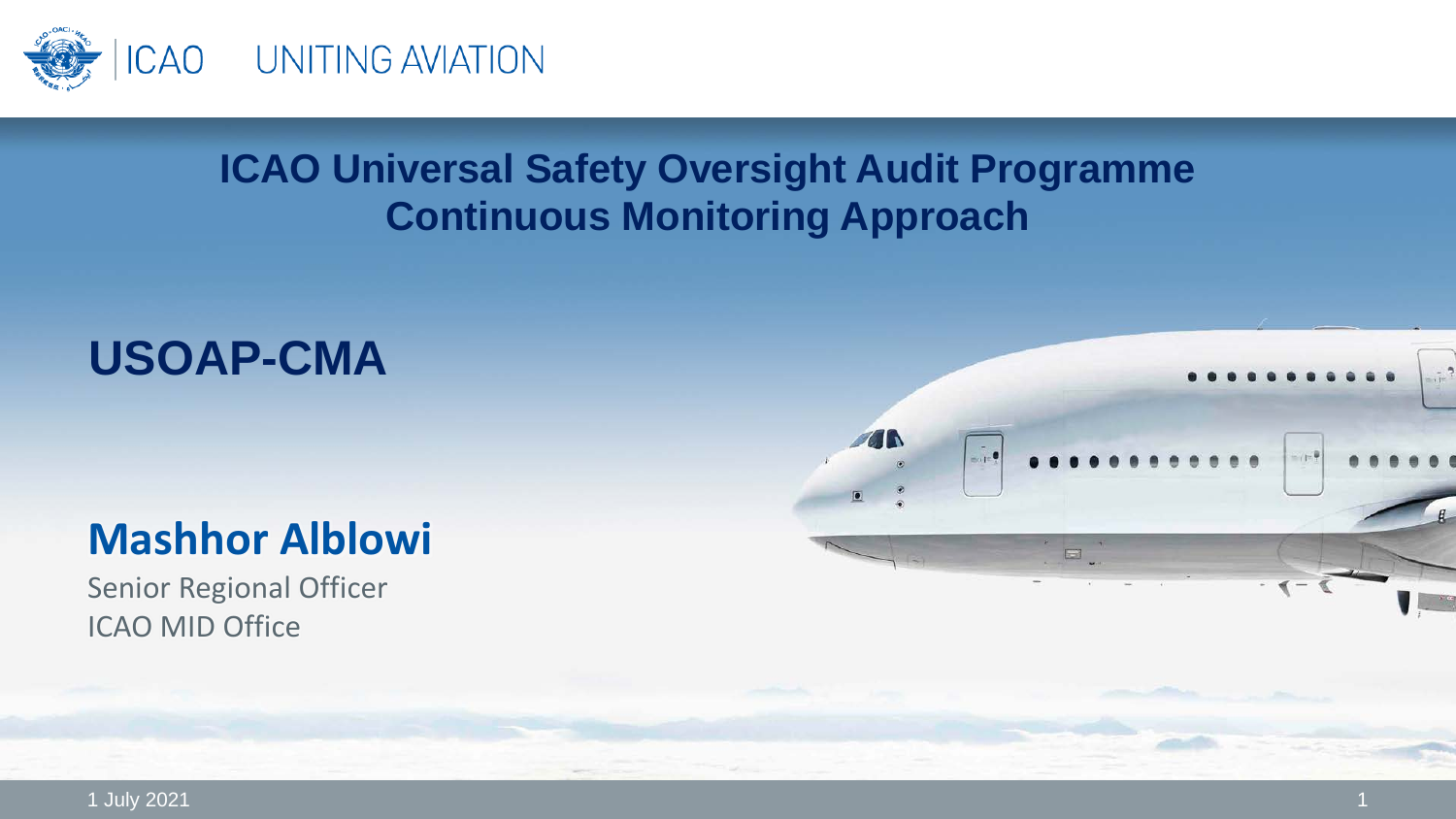

ICAO carries out audits and other monitoring activities to determine the safety oversight and accident/incident investigation capabilities of its Member States by:

- Assessing their effective implementation of the 8 CEs in 8 audit areas (i.e. LEG, ORG, PEL, OPS, AIR, AIG, ANS and AGA) through Protocol Questions (PQs); and
- Verifying the status of the Member States' implementation of:
	- − Safety-related ICAO Standards and Recommended Practices (SARPs);
	- − Associated procedures; and
	- − Guidance material.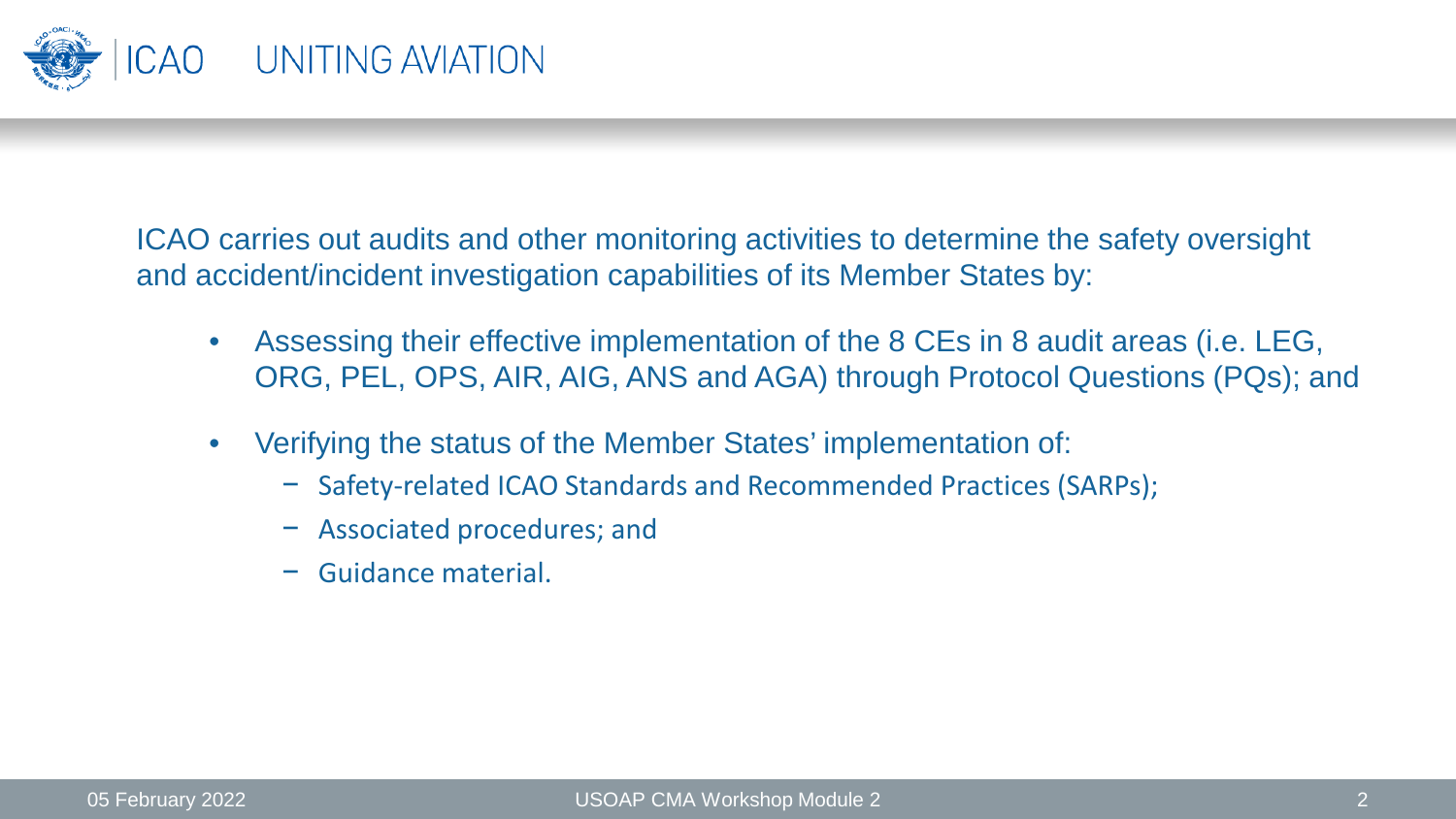

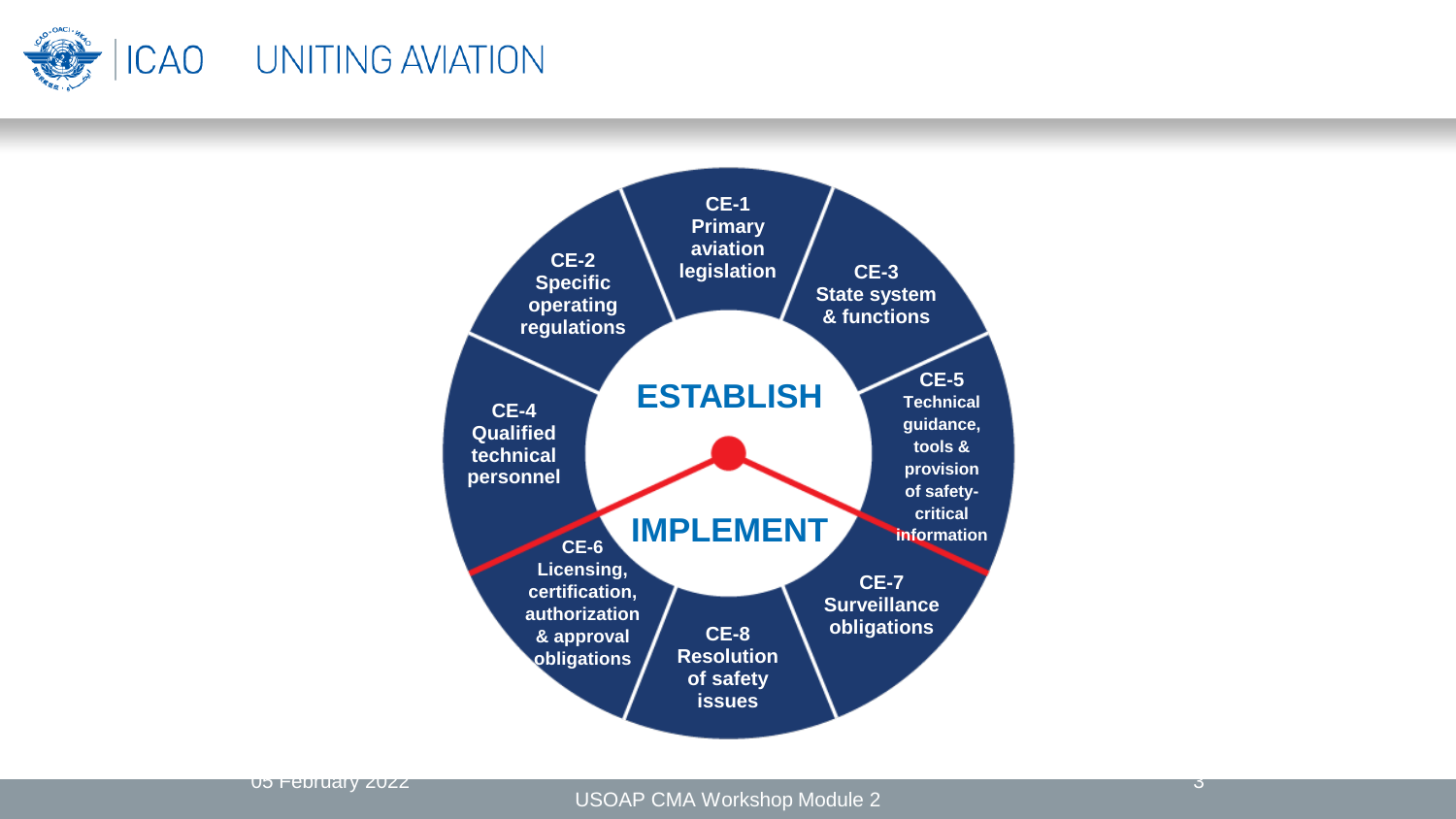

# **2020 Edition of the PQs**

- With the roll-out of Amendment 1 to Annex 19, a 2017 edition of the PQs was developed on the basis of the 2016 edition and excludes aspects related specifically to the State Safety Programme (SSP).
- Subsequently, following the GEUSR recommendations for a reduced PQ set, the 2020 PQ set has been reduced by 153 to 790 PQs.
- This 2020 edition of the PQs is posted in the "CMA Library" on the OLF.

(*See EB 2021/3, 15 January 2021.)*

• The 2020 edition became applicable for all USOAP CMA activities **starting after 1 June 2021**.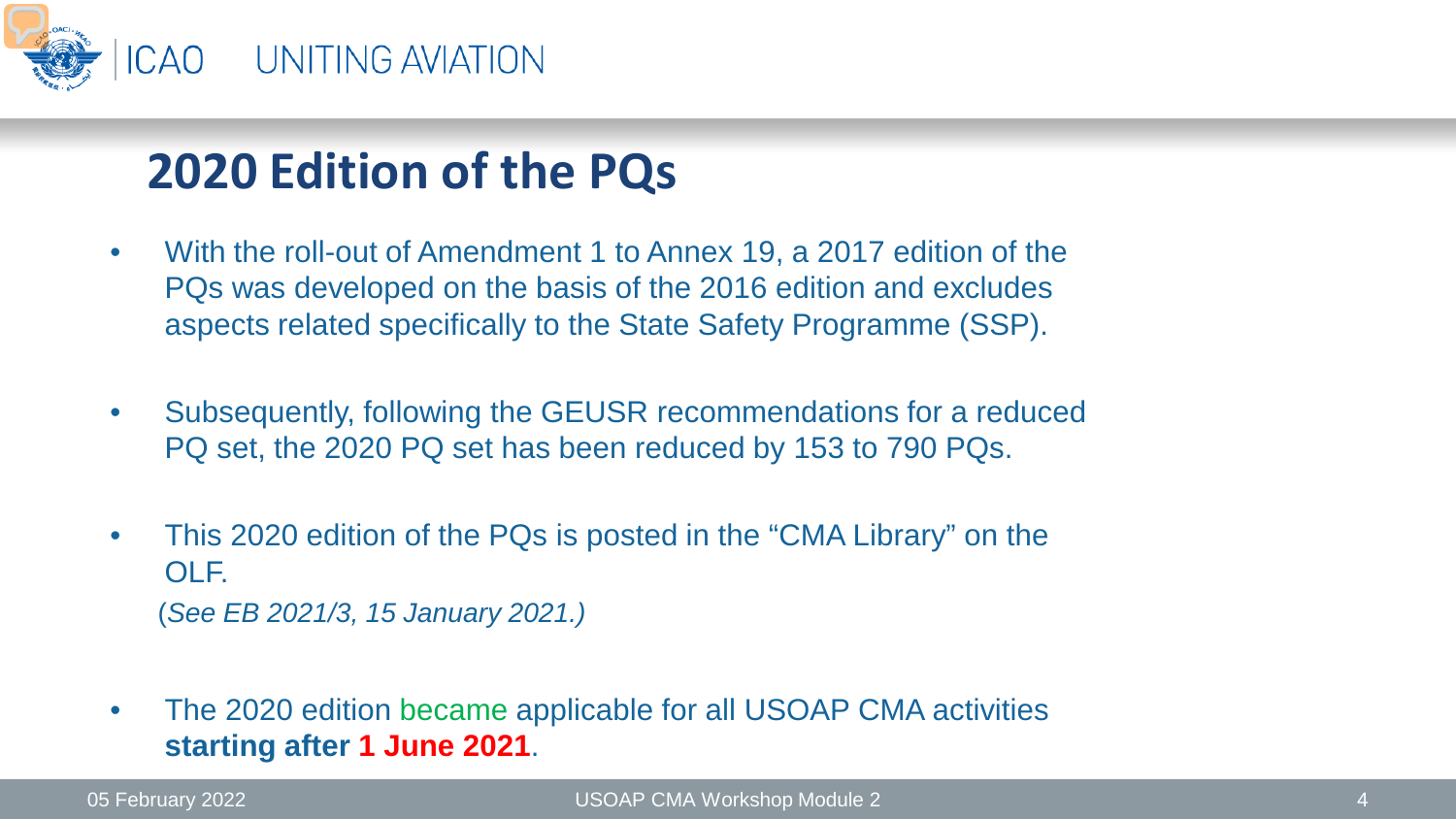

# *Priority Protocol Question (PPQ)*

- Introduced with the 2020 PO set.
- A subset of PQs (**212** total) that, if found not satisfactory, may indicate a lack of capability by a State to identify and/or resolve operational safety and fundamental accident investigation deficiencies effectively.
- Findings related to **PPQs** can demonstrate a State's inability to conduct safety oversight, which can result in the elevated risk of significant safety concerns, or an inability to conduct a proper accident investigation.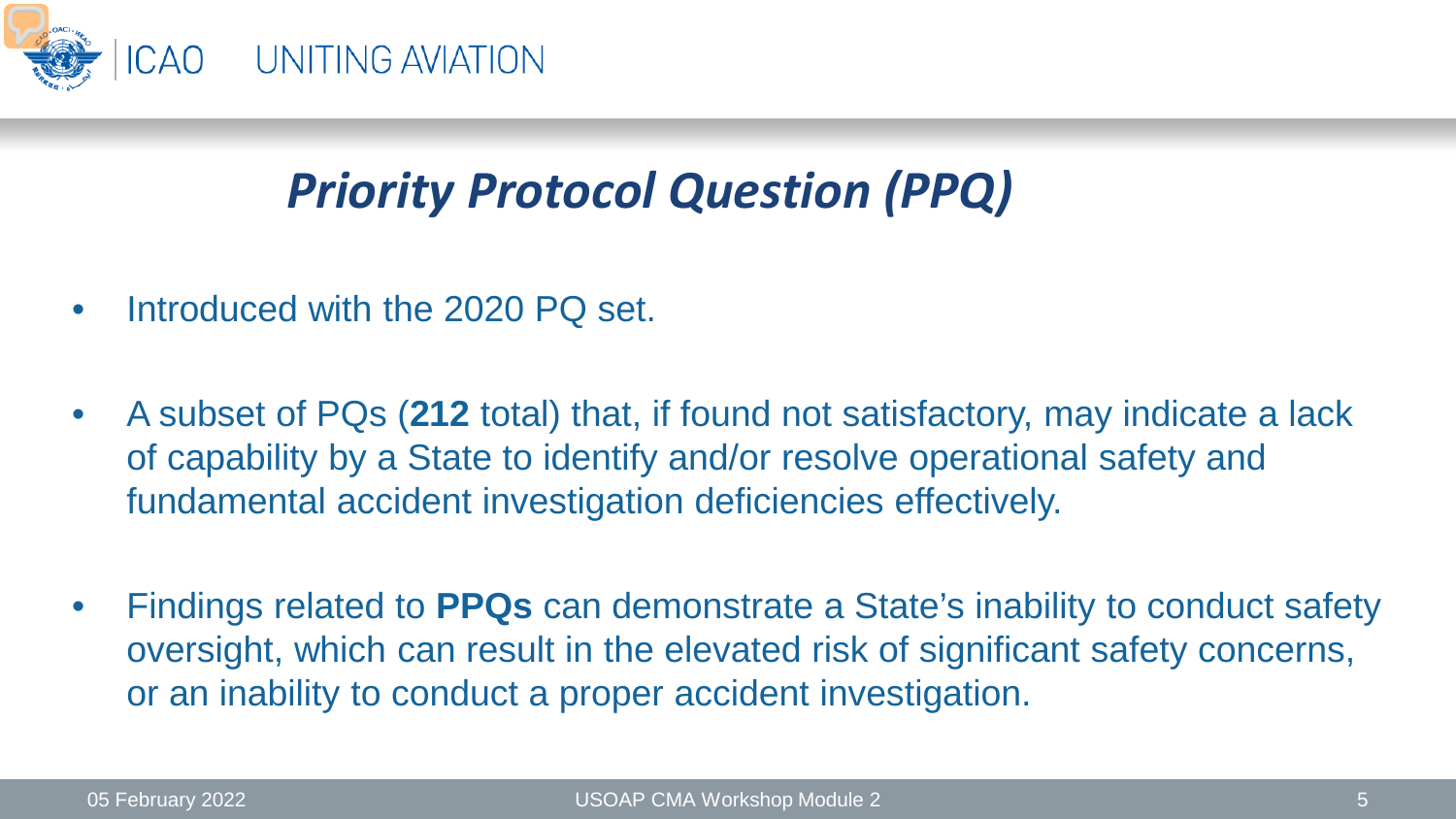

# *Priority Protocol Question (PPQ)*

|                   | <b>2017 PQs</b> | <b>2020 PQs</b> |            |         |          |  |  |
|-------------------|-----------------|-----------------|------------|---------|----------|--|--|
| <b>Audit Area</b> |                 |                 | Number of: |         |          |  |  |
|                   | Total No.       | Total No.       | <b>PPQ</b> | On-Site | Off-Site |  |  |
| <b>LEG</b>        | 23              | 23              | 14         | 3       | 20       |  |  |
| <b>ORG</b>        | 14              | 13              | 5          | 9       | 4        |  |  |
| <b>PEL</b>        | 99              | 93              | 35         | 71      | 22       |  |  |
| <b>OPS</b>        | 146             | 126             | 34         | 91      | 35       |  |  |
| <b>AIR</b>        | 210             | 186             | 35         | 102     | 84       |  |  |
| <b>AIG</b>        | 104             | 84              | 24         | 46      | 38       |  |  |
| <b>ANS</b>        | 179             | 122             | 27         | 97      | 25       |  |  |
| <b>AGA</b>        | 168             | 143             | 40         | 106     | 37       |  |  |
|                   | 943             | 790             | 212        | 525     | 265      |  |  |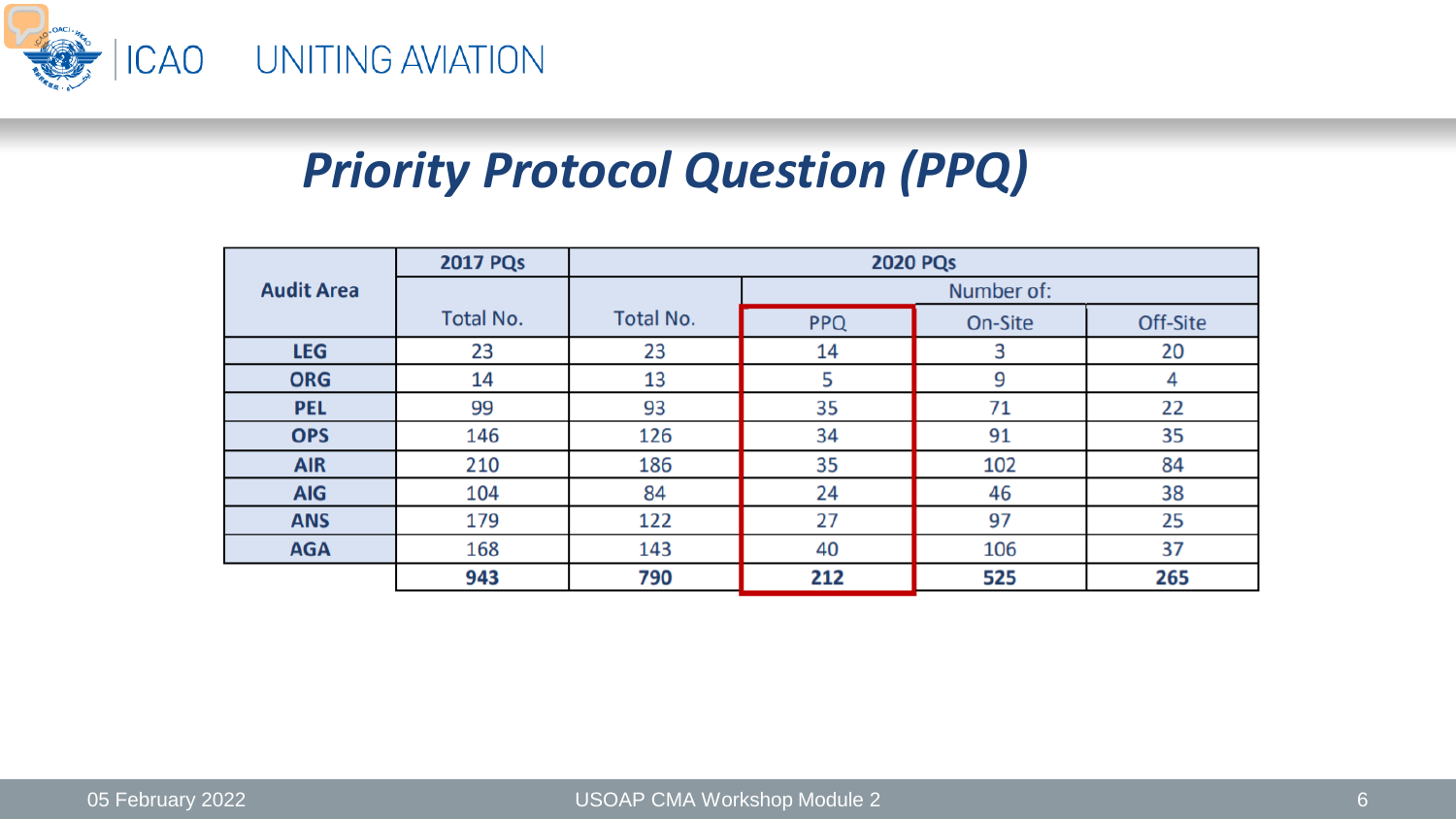

# *Priority Protocol Question (PPQ)*

| PQ<br>No. | <b>Protocol Question</b>                                                                                                                                                                                                              | <b>Guidance for Review of Evidence</b>                                                                                                                                                                                                                                                                                                                                                                                                                                                              | <b>ICAO References</b>                                                                       | <b>PPO</b> | <b>CE</b> |           |
|-----------|---------------------------------------------------------------------------------------------------------------------------------------------------------------------------------------------------------------------------------------|-----------------------------------------------------------------------------------------------------------------------------------------------------------------------------------------------------------------------------------------------------------------------------------------------------------------------------------------------------------------------------------------------------------------------------------------------------------------------------------------------------|----------------------------------------------------------------------------------------------|------------|-----------|-----------|
| 1.009     | Has the State established a process for<br>amending its specific operating regulations<br>or, if necessary, its primary aviation<br>legislation, taking into consideration, among<br>others, ICAO provisions and their<br>amendments? | 1) Review the established process for evaluating<br>amendments to all Annexes and for determining the<br>need to amend specific operating regulations or, if<br>necessary, the primary aviation legislation.<br>2) Verify that the process includes all applicable<br>steps and timelines, including the necessary<br>coordination between the relevant technical and legal<br>experts when necessary.<br>Note to the auditor:<br>Implementation of this PQ will be verified in all<br>audit areas. | CC<br>Art. 37<br><b>STD</b><br>A19<br>3.2.1.1 & 3.2.2<br><b>GM</b><br>Doc 9734<br>Part A. C3 | Yes        | $CE-2$    | Not a PPQ |
| 1.011     | Does the State make the primary aviation<br>legislation, specific operating regulations,<br>directives, orders, circulars, publications, etc.<br>readily available to the public?                                                     | Review the means for making the following<br>documents available to the public:<br>a) primary aviation legislation;<br>b) specific operating regulations; and<br>c) directives, orders, circulars, publications, etc.<br>Notes to the auditor:<br>1) Verify in all audit areas.<br>2) The State may make documents available through<br>official gazette, web access, library, etc.                                                                                                                 | <b>STD</b><br>A19<br>$3.2.1.1, 3.2.2 \&$<br>3.2.5<br><b>GM</b><br>Doc 9734<br>Part A. C3     |            | $CE-5$    |           |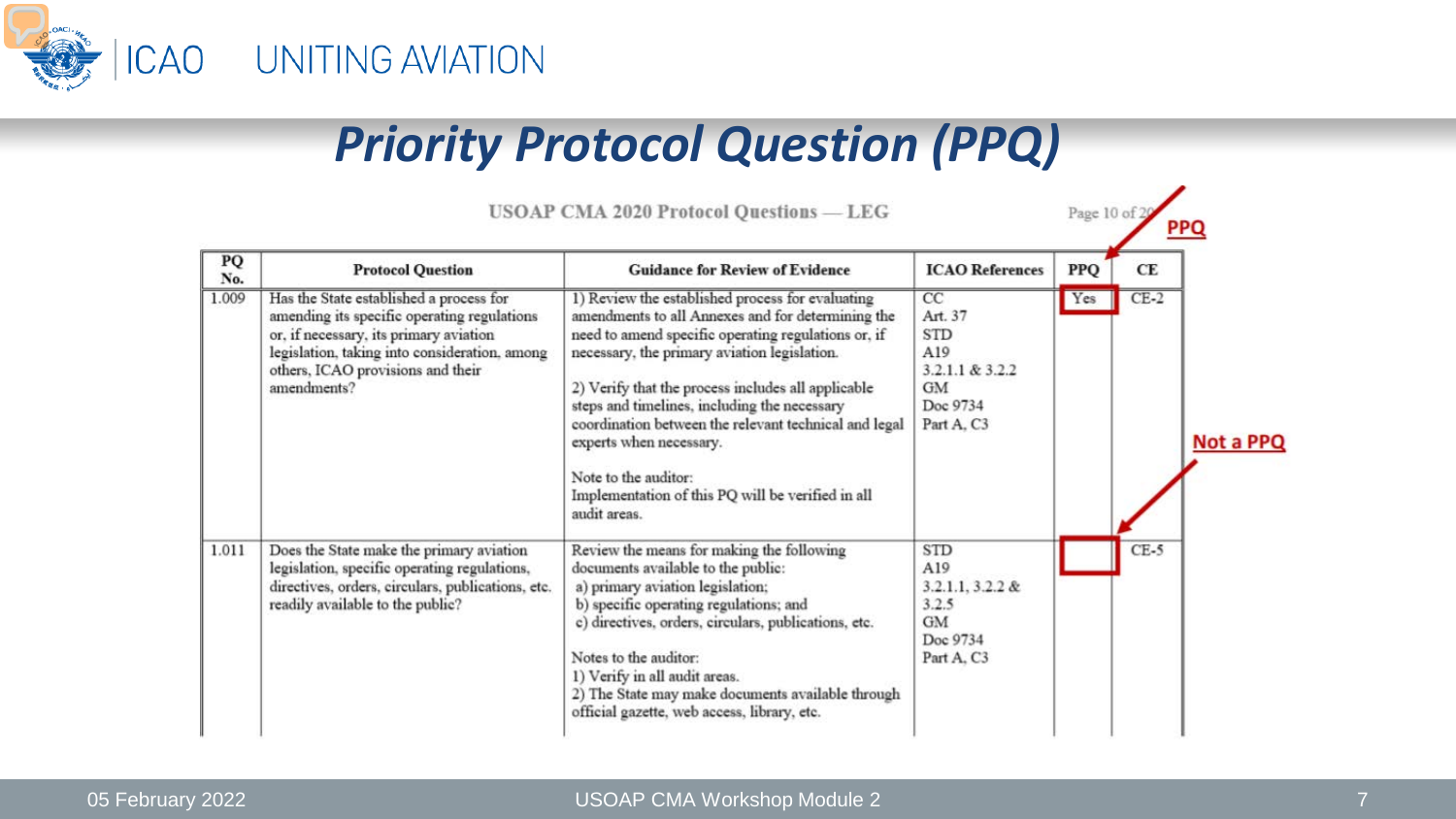

As per the USOAP CMA MOU and by using the OLF, States shall, in particular:

- Continuously update their SAAQ and CCs/EFOD;
- Continuously update their CAPs and PQ status (self– assessment), providing all related evidence; and
- Reply promptly to MIRs sent by ICAO.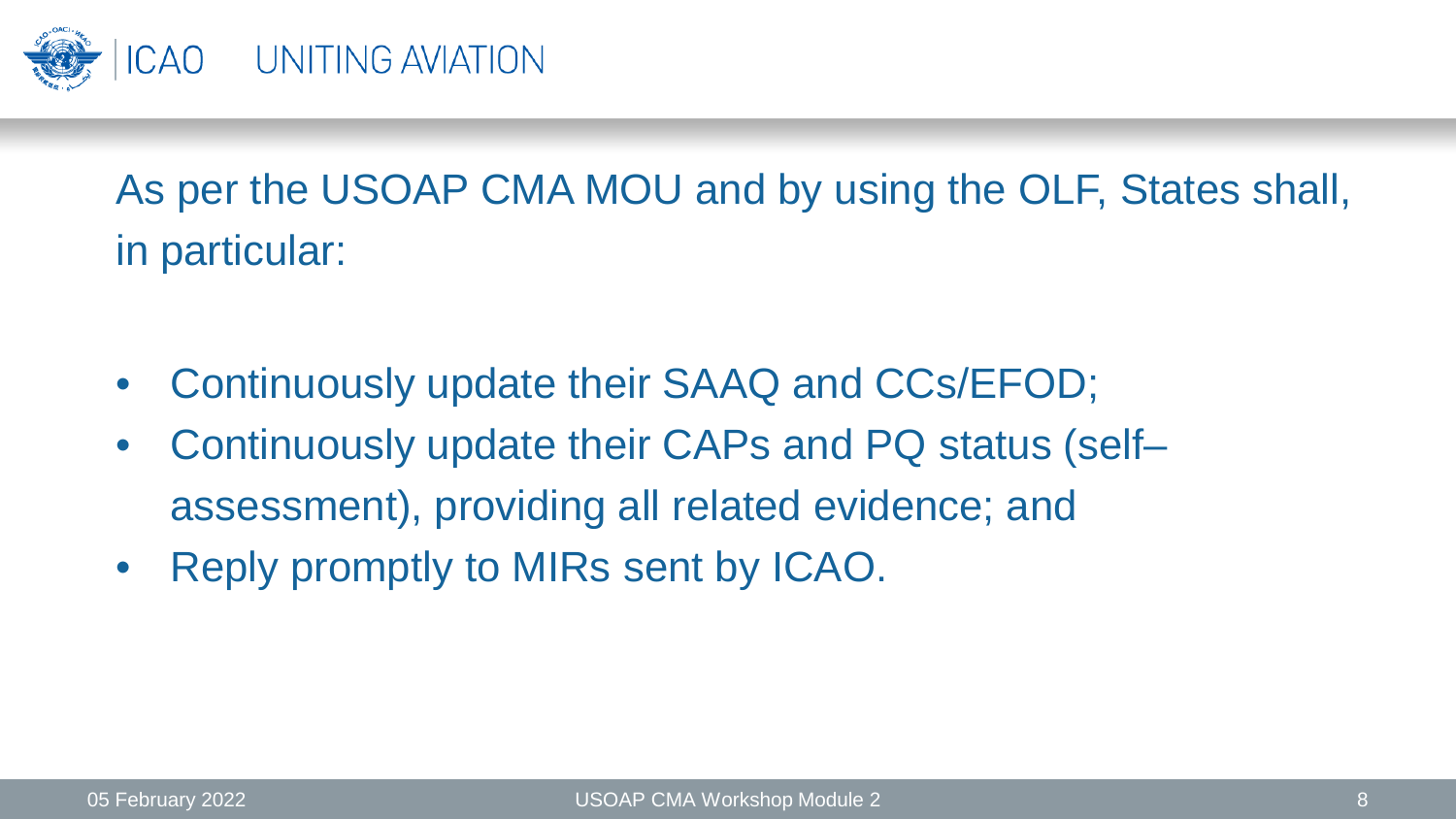

#### **ICAO Universal Safety Oversight Audit Programme Continuous Monitoring Approach**

 $... - 9$ 

### **SSP Implementation Assessment (SSPIA)**

### **Mohamed Chakib**

Regional Officer, Safety Implementation, ICAO MID Office

1 July 2021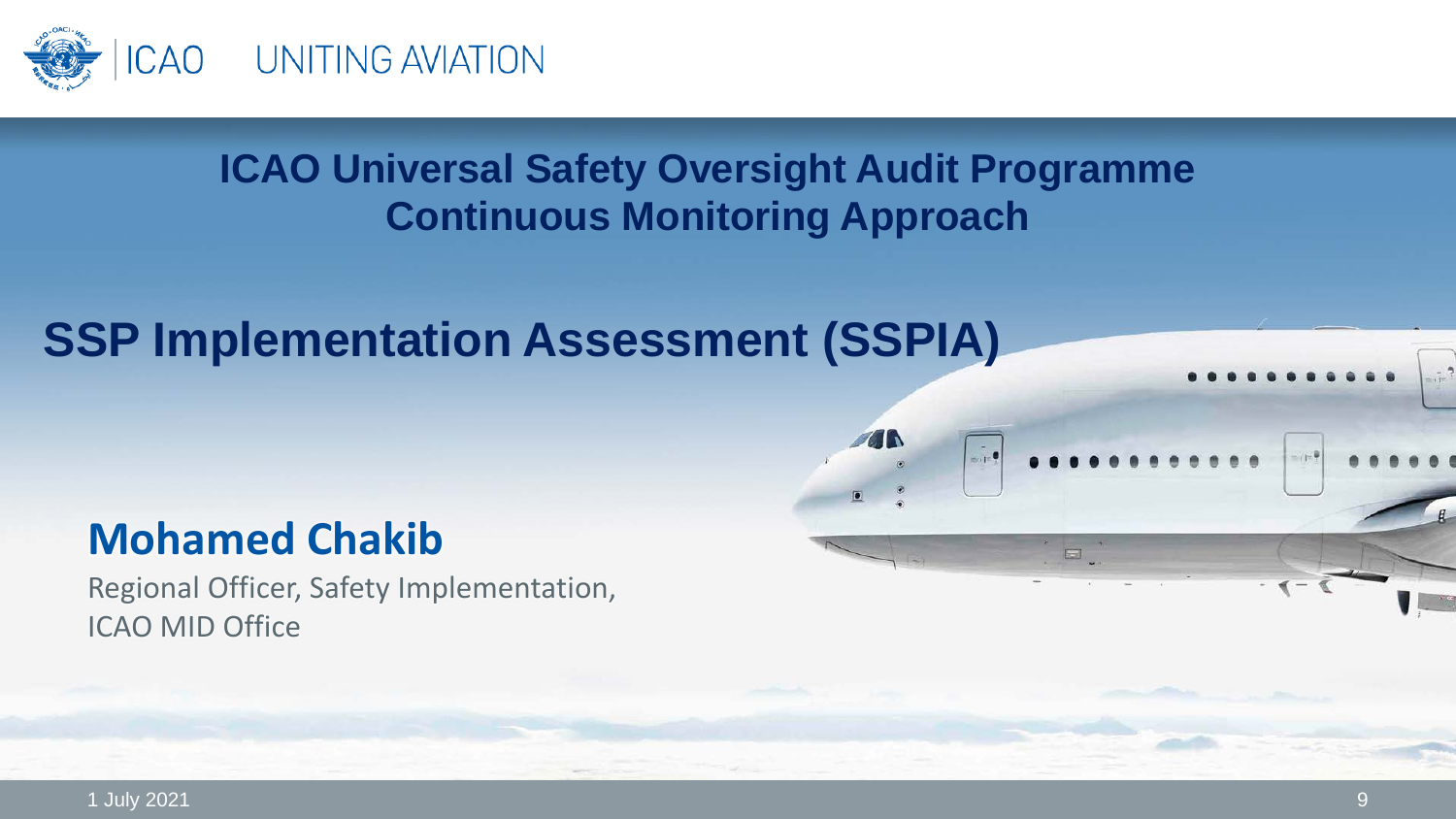

### **Evolution of SSPIAs**

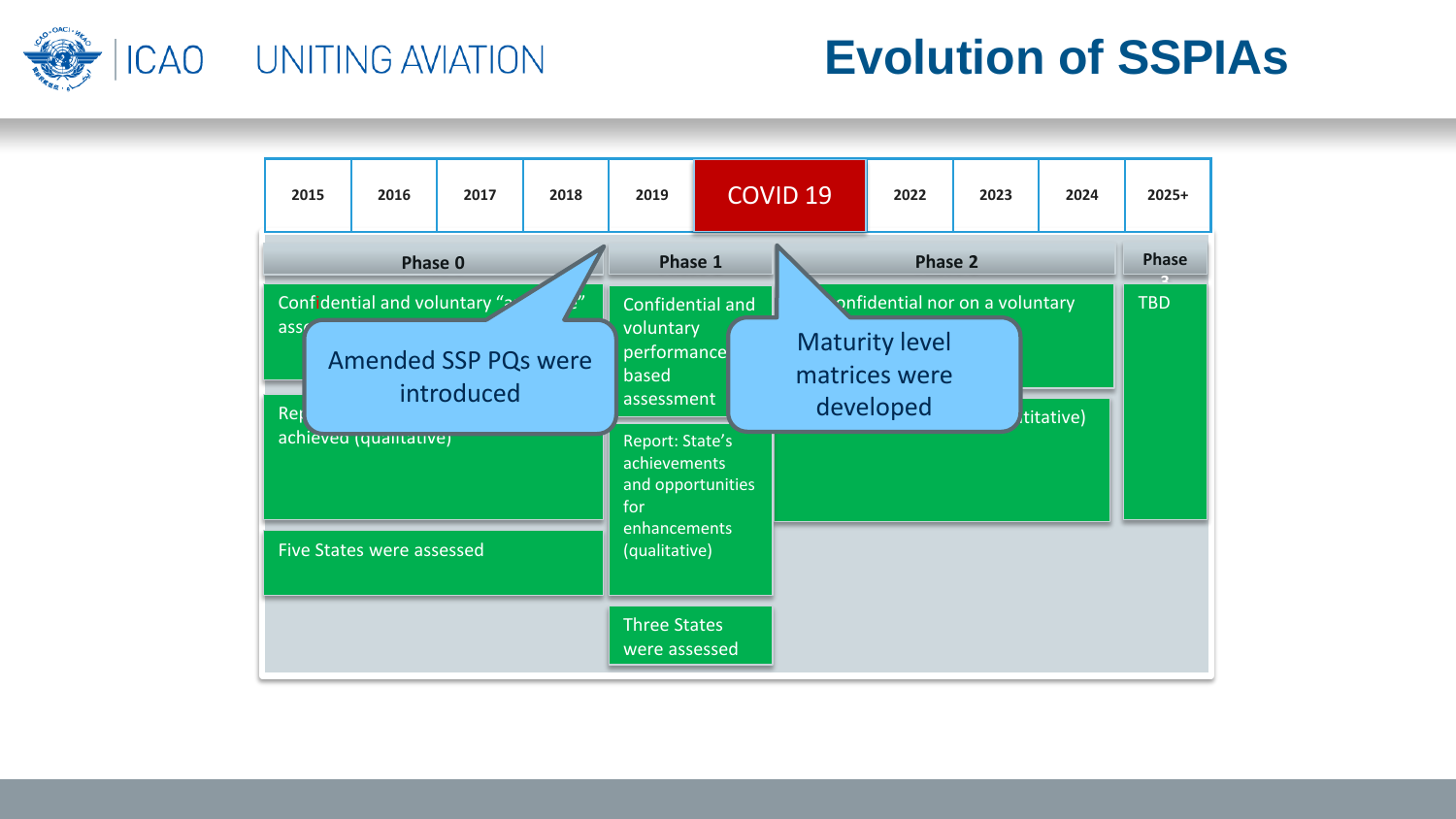

#### **SSPIA assessment tool**

- *Reflect* Annex 19 Amdt 1, SMM 4<sup>th</sup> edition and lessons learnt from the voluntary assessments conducted.
- *Form* a dedicated list of *PQs* and *associated maturity levels*.
- *Are not linked to Critical Elements (CEs)* but rather to the applicable SSP component (e.g. State Safety Risk Management and State Safety Assurance).
- *Are not assessed* as "satisfactory/non-satisfactory", but in terms of *maturity levels*.
- *Are supported by references* from ICAO manuals.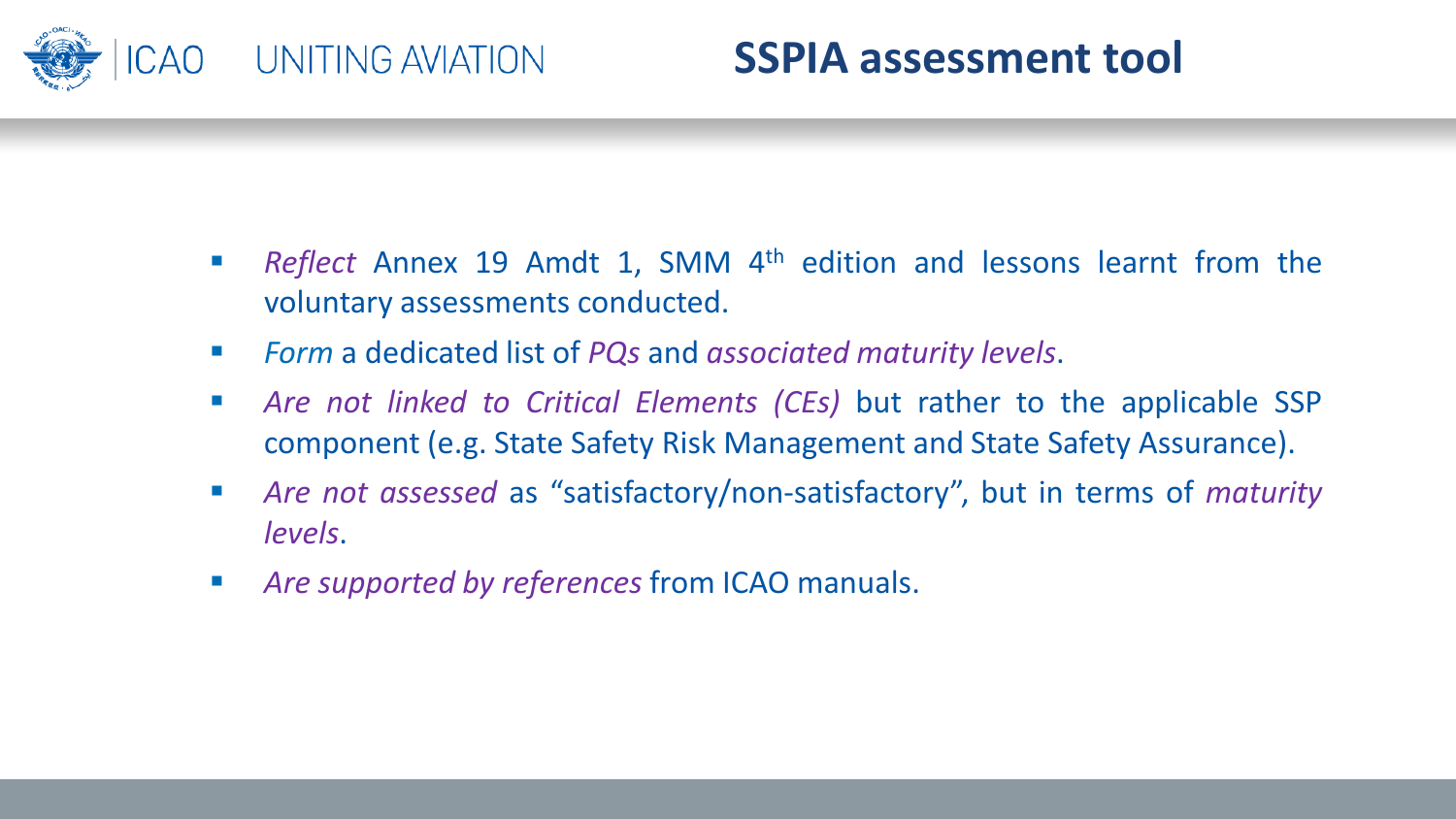

#### **Broken down into 8 areas:**

- 1. SSP general aspects (GEN);
- 2. safety data analysis general aspects (SDA);
- 3. personnel licensing and training (PEL);
- 4. aircraft operations (OPS);
- 5. airworthiness of aircraft (AIR), approved maintenance organization (AMO) aspects only;
- 6. air navigation services(ANS) (air traffic services) (ATS) aspects only;
- 7. Aerodromes and ground aids; and
- 8. aircraft accident and incident investigation (AIG).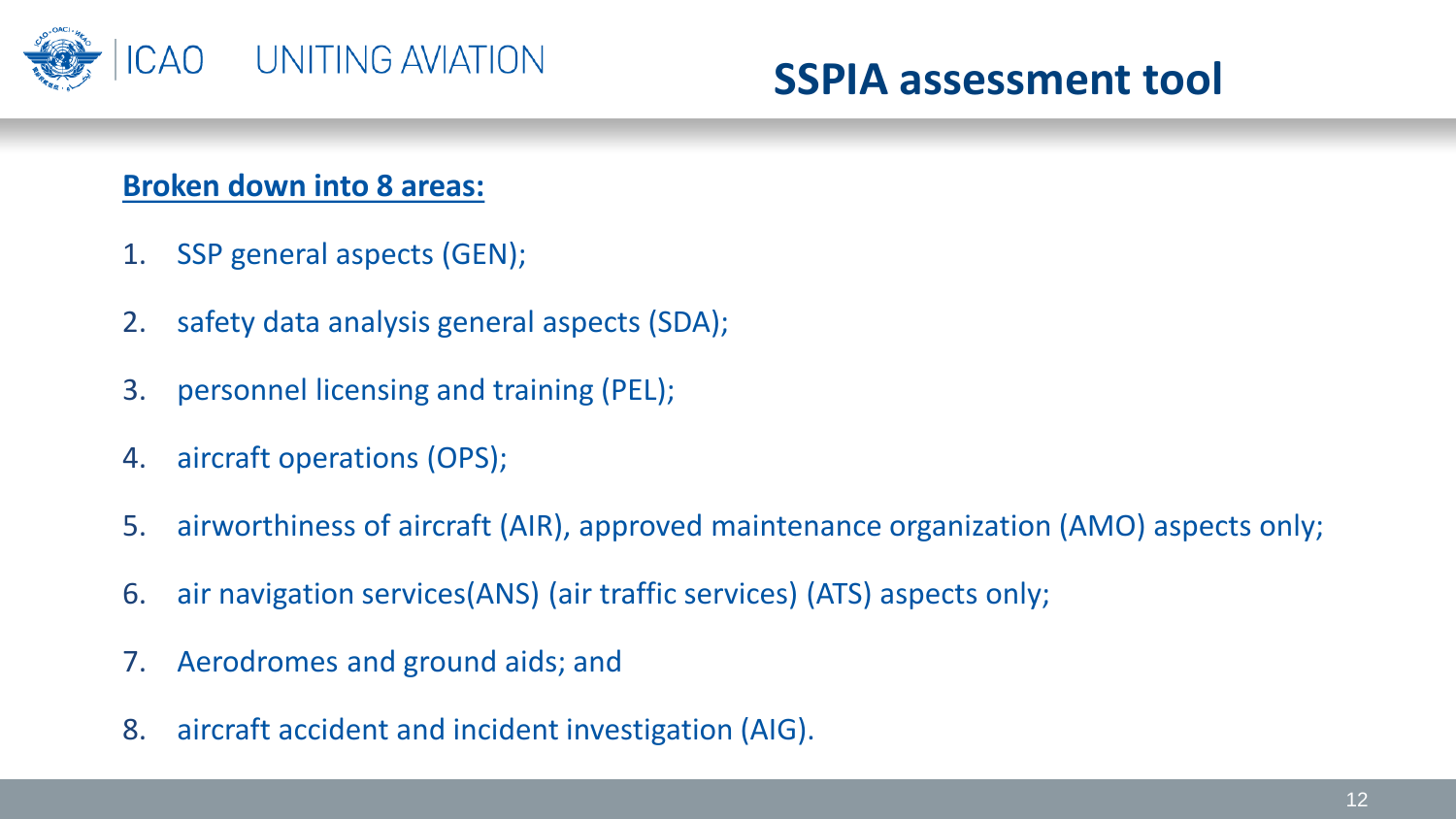

- *Complement,* and *do not impact,* the State's Effective Implementation (*EI*) score.
- Do not generate findings, nor require the State to submit a "corrective action plan" (CAP).
- Are conducted by a *limited pool of assessors*, to ensure consistency.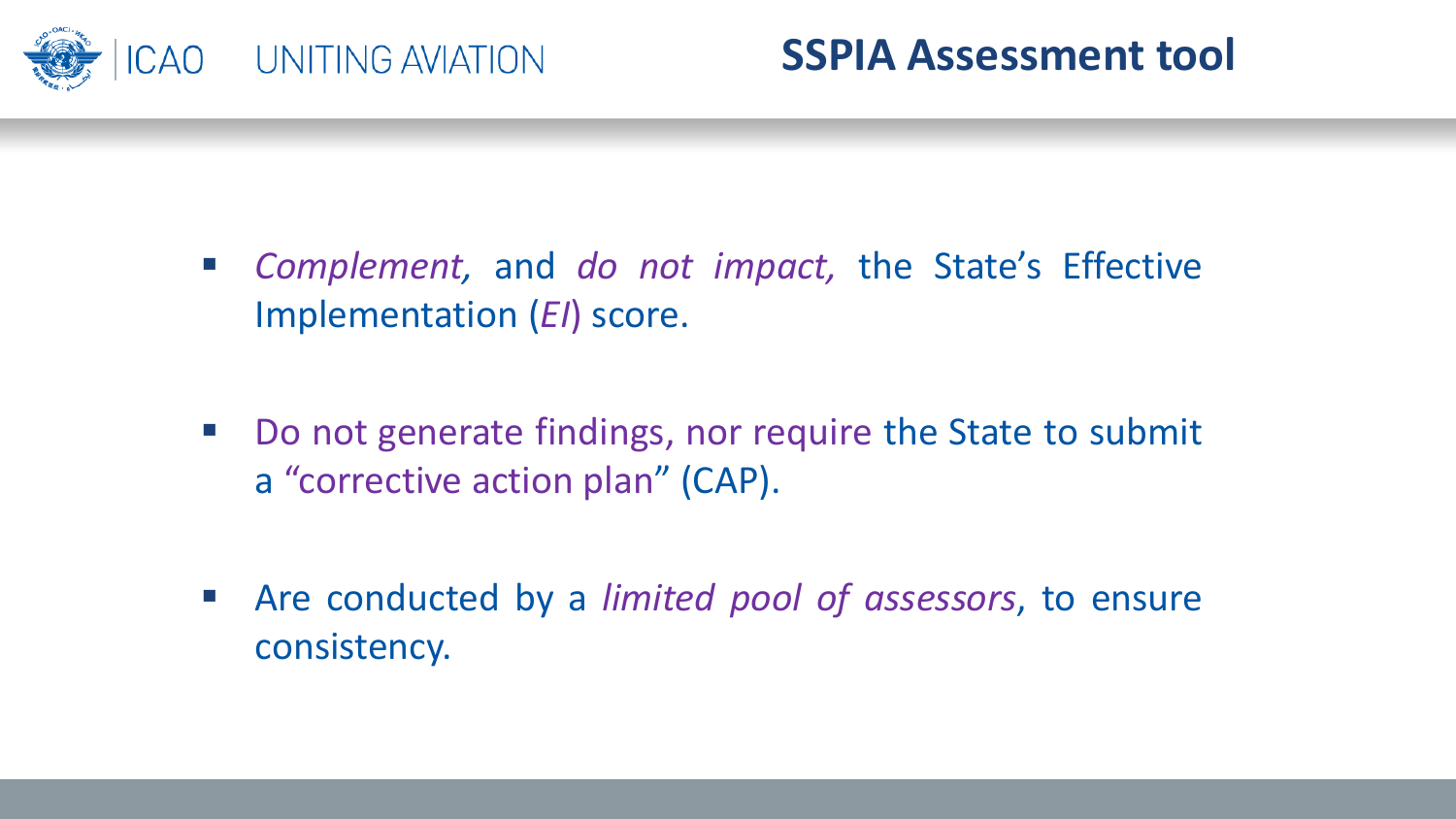

 The amended SSP-related PQs have as a *'background*' the following key questions related to SSP implementation:

- *What are the State's main/top safety risks?*
- *How does the State know it?*
- *What is the State doing about it?*
- *Is* it working?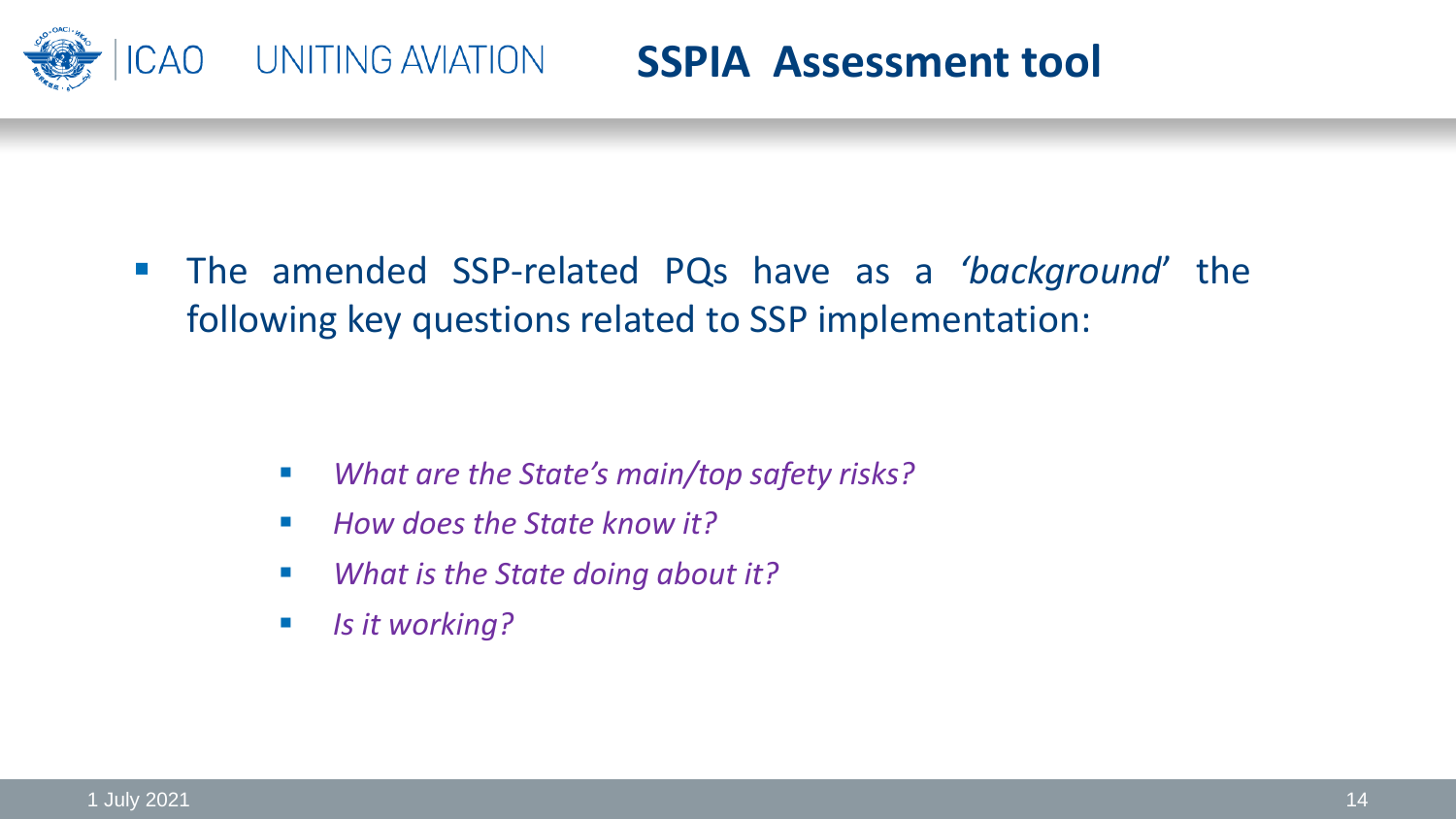

#### **SSPIA Assessment tool**

#### **5 maturity levels have been determined:**

- *0: not present and not planned;*
- *1: not present but being worked on;*
- *2: present;*
- *3: present and effective; and*
- 4: present and effective for years and in continuous improvement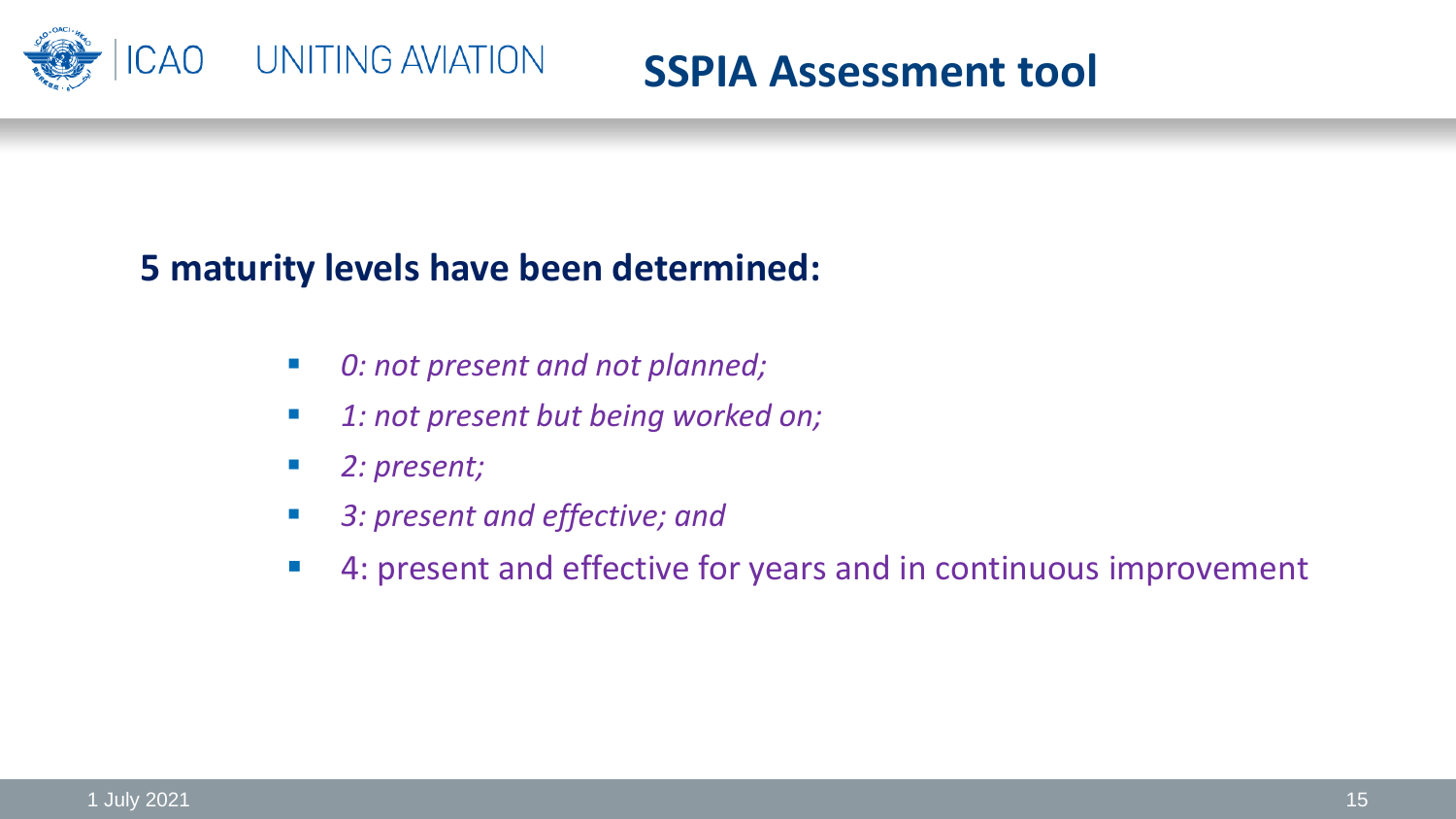

## ICAO UNITING AVIATION

### **Example**

|            | Protocol<br><b>Question</b>                                                                                                                           | <b>References</b> in<br><b>ICAO</b><br>Guidance<br><b>Material</b> | <b>SSP</b><br>Component                   | <b>Maturity Levels</b>                    |                                                     |                                                                                                                                                                                                                                                                                                                                                                                                                                                                                                                                                                          |                                                                                                                                                                                                                                                                                                           |  |
|------------|-------------------------------------------------------------------------------------------------------------------------------------------------------|--------------------------------------------------------------------|-------------------------------------------|-------------------------------------------|-----------------------------------------------------|--------------------------------------------------------------------------------------------------------------------------------------------------------------------------------------------------------------------------------------------------------------------------------------------------------------------------------------------------------------------------------------------------------------------------------------------------------------------------------------------------------------------------------------------------------------------------|-----------------------------------------------------------------------------------------------------------------------------------------------------------------------------------------------------------------------------------------------------------------------------------------------------------|--|
| PQ No.     |                                                                                                                                                       |                                                                    |                                           | <b>Not Present</b><br>and Not<br>Planned  | <b>Not Present</b><br>but Being<br><b>Worked On</b> | <b>Present</b>                                                                                                                                                                                                                                                                                                                                                                                                                                                                                                                                                           | <b>Present and Effective</b>                                                                                                                                                                                                                                                                              |  |
| SSP SDA 01 | What safety data<br>collection and<br>processing<br>systems has the<br>State established<br>to support safety<br>data analysis at<br>the State level? | SMM Ch <sub>5</sub>                                                | <b>State Safety</b><br>Risk<br>Management | Based on<br>current situation<br>in State | Based on<br>State's work<br>in progress             | 1. There is a mechanism in place to<br>ensure the collection, processing and<br>analysis of safety data at the State level.<br>2. The sources for safety data and safety<br>information include data and information<br>derived from accident and incident<br>investigations, mandatory occurrence<br>reporting systems and other sources,<br>including voluntary reporting.<br>3. There is a mechanism in place at the<br>State level to ensure the categorization of<br>safety data and an agreed upon<br>taxonomy at the State level, with<br>supporting definitions. | 1. The safety data that are collected,<br>processed and analyzed contain all<br>relevant data that might be collected.<br>2. The safety data at the State level are<br>categorized using an agreed upon<br>taxonomy and supporting definitions, in a<br>way that supports analysis of the safety<br>data. |  |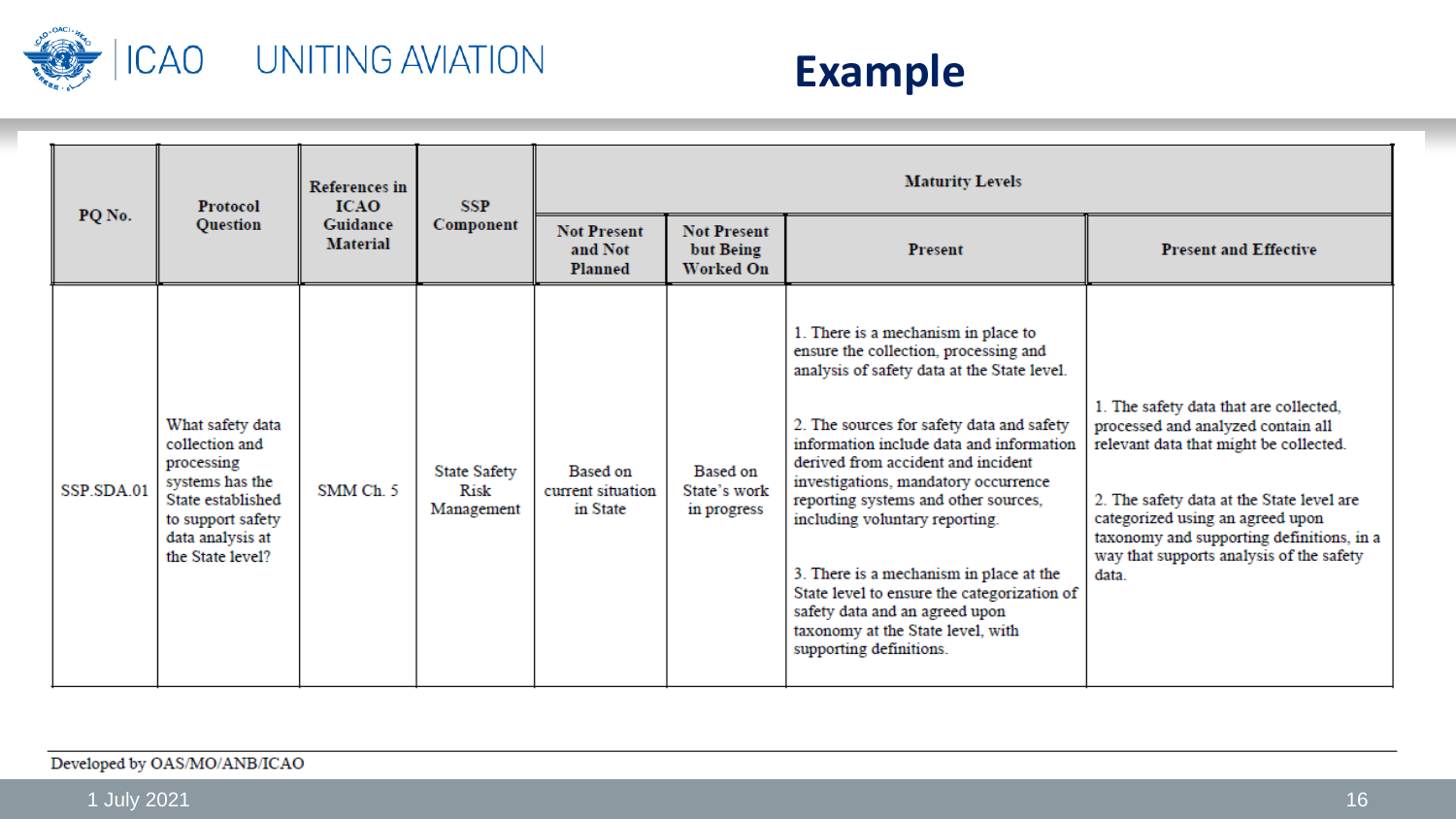

# **SSPIA vs. Audit**

| <b>Characteristics</b>    | <b>SSPIA</b>                  | <b>Audit</b>                              |
|---------------------------|-------------------------------|-------------------------------------------|
| <b>Methodology</b>        | Performance-<br><b>based</b>  | <b>Compliance-based</b><br>(prescriptive) |
| <b>Protocol questions</b> | <b>Open ended</b>             | <b>Closed ended</b>                       |
| <b>Based on</b>           | <b>Four SSP</b><br>components | <b>Eight Critical</b><br>elements         |
| <b>PQ outcome</b>         | <b>Maturity level</b>         | Sat / Not Sat                             |
| <b>Period of interest</b> | "The journey"                 | <b>Current snapshot</b>                   |
| <b>Evidence based</b>     |                               |                                           |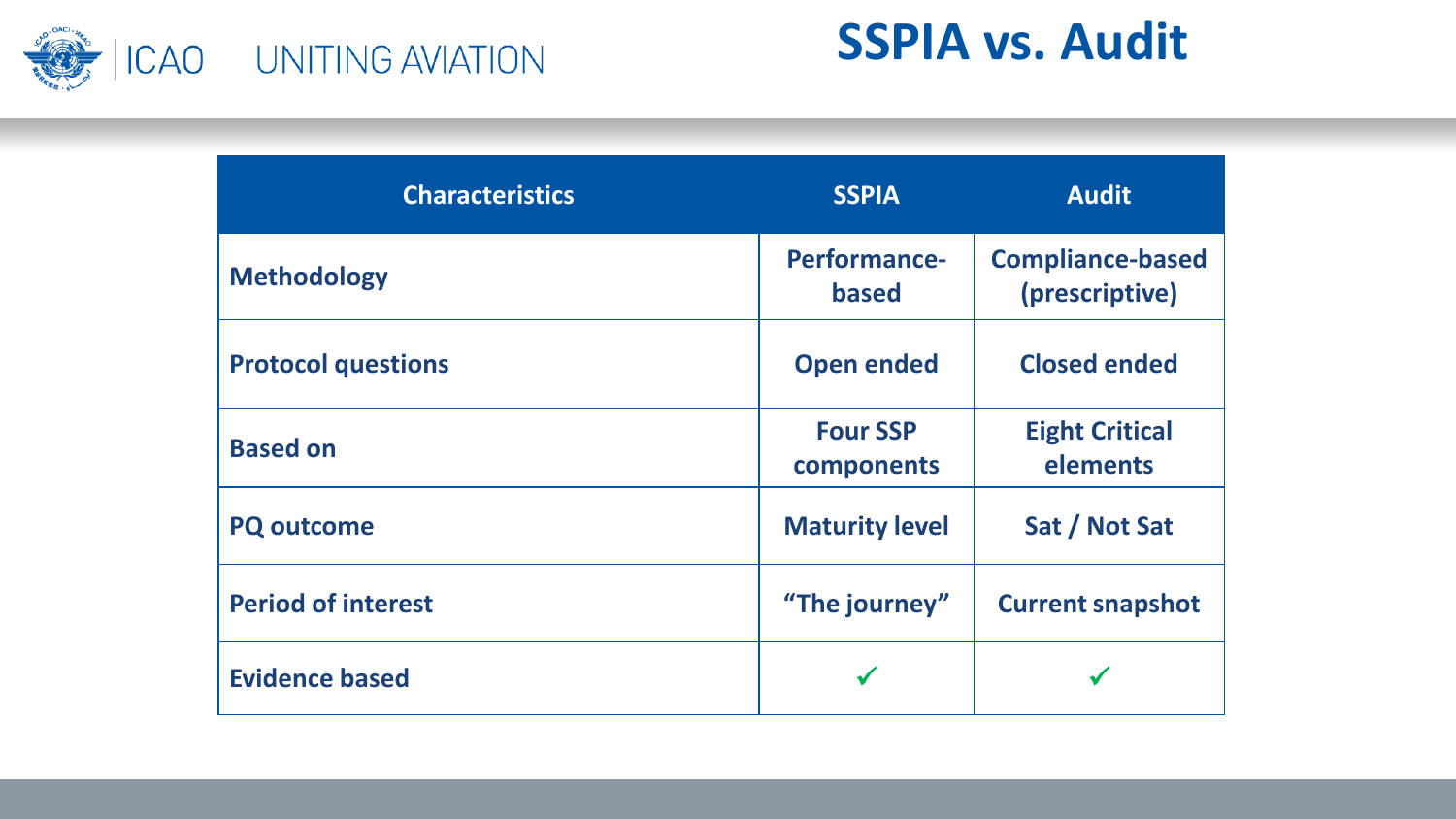

**SSPIA vs. Audit**

| <b>Characteristics</b>                                   | <b>SSPIA</b>      | <b>Audit</b>          |
|----------------------------------------------------------|-------------------|-----------------------|
| <b>Affects the El</b>                                    | X                 |                       |
| State's self-assessment, including submitted<br>evidence |                   |                       |
| <b>CAP needed</b>                                        | X                 |                       |
| <b>Industry visits</b>                                   |                   |                       |
| Driver for determining the industry visits               | "SMS<br>champion" | <b>Risk of low El</b> |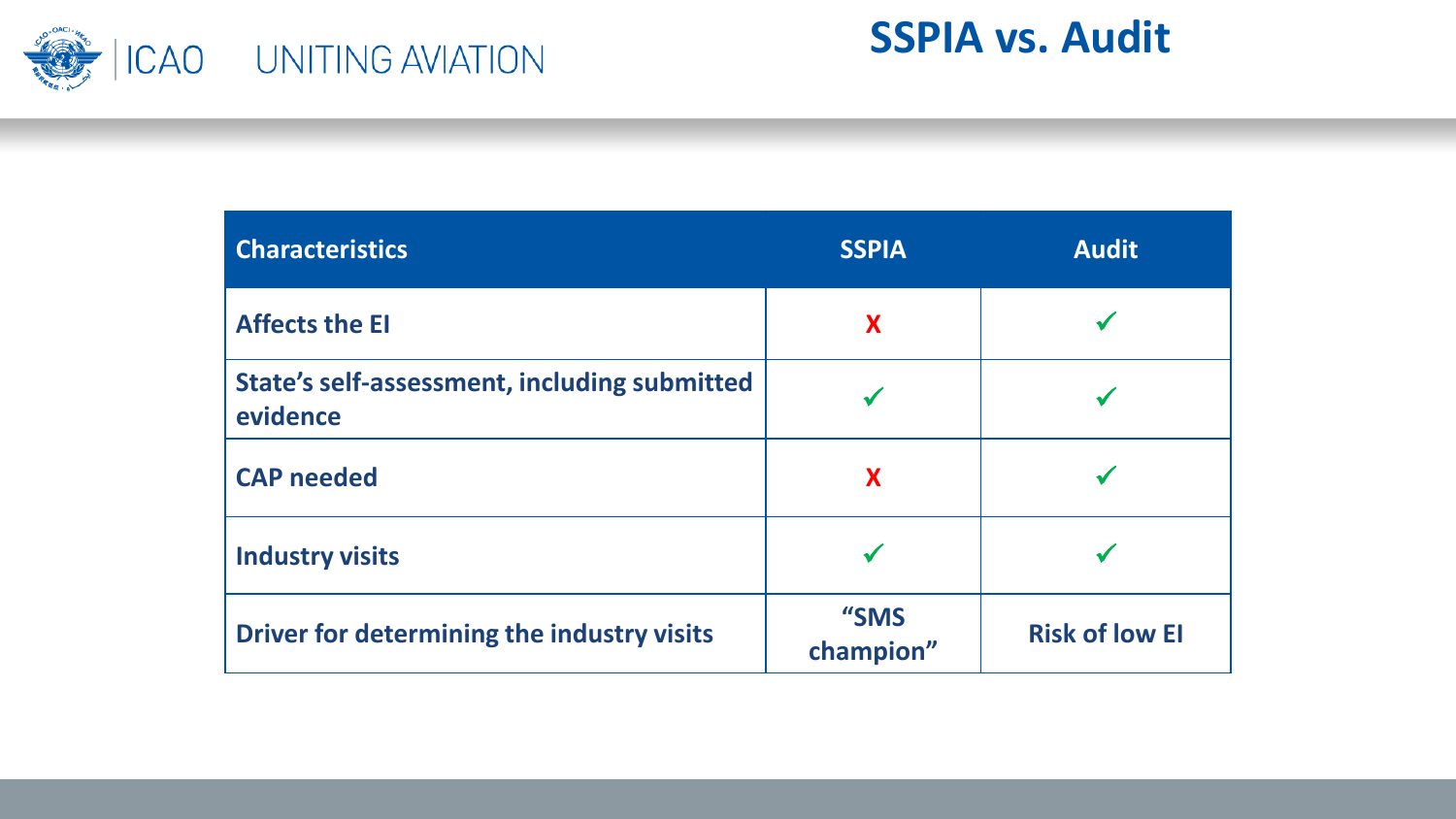

- SSPIA is conducted on a PQ by PQ basis.
- Each PQ and each maturity level criteria item have their own merit.
- In order to achieve a maturity level of 2 ("present") or 3 ("present and effective"), the State has to meet all the criteria items detailed under the specific maturity level.
- There is **no overall SSPIA**, **nor technical area maturity level**.
- The **technical areas' assessment focuses on SMS** aspects.